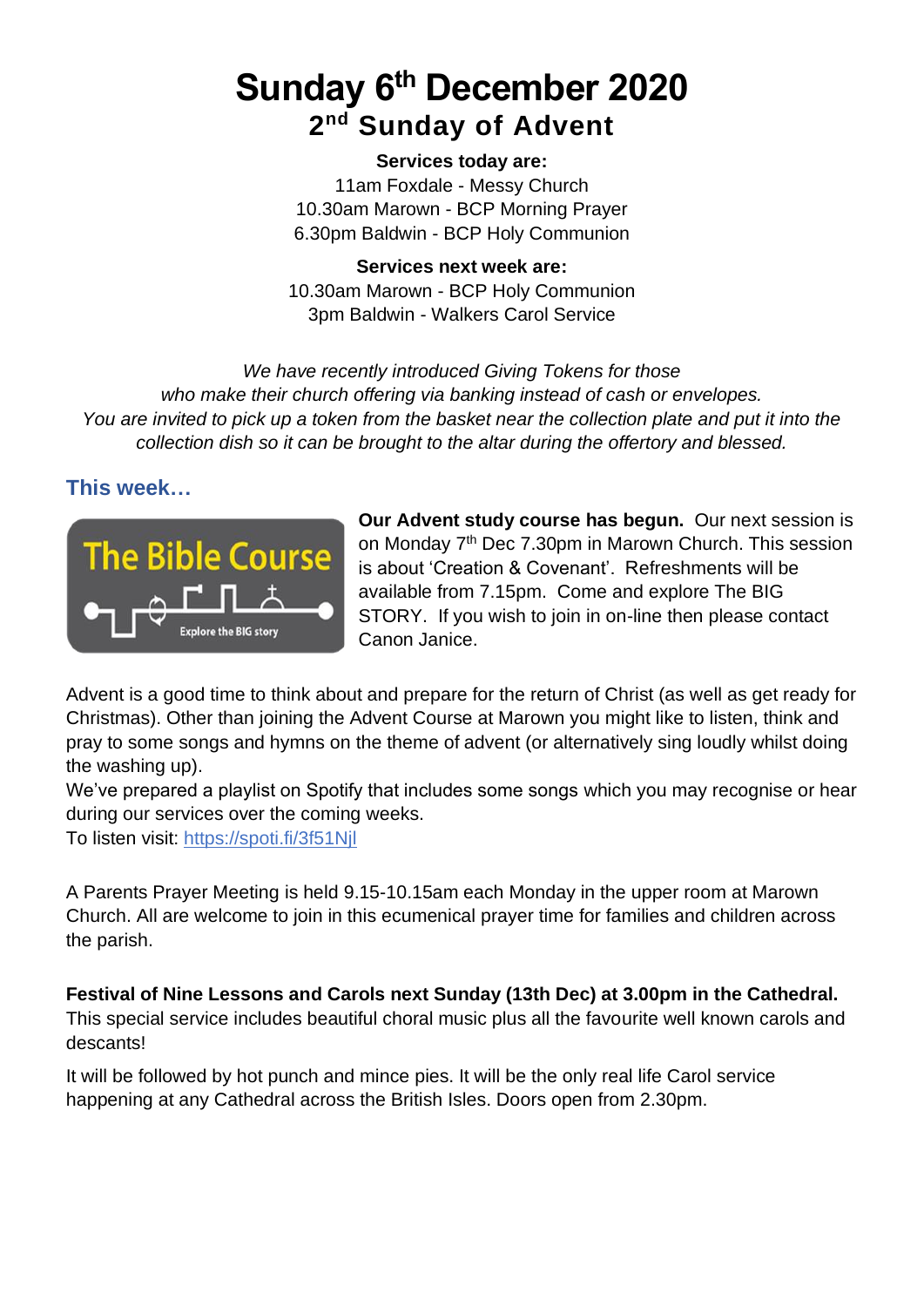**Coming up…**



Douglas Town Centre Partnership, an ecumenical Christian group, are performing a **live Nativity in Villiers Square** Douglas on Thursday 17th December. This is a ticket only event and you can get yours via www.christmaslive.im along with fuller details about the event

Friday 18th December 12noon-2pm soup lunches at St Paul's Church Foxdale with homemade soup, bread & cakes. This is the last soup lunch before 2021 but they will be back on 8<sup>th</sup> January.

**The Food Bank are having a 'Reverse Advent Calendar' again this year.** Please collect non-perishable food which goes to the island-wide Foodbank for distribution to individuals and families in need. Collection boxes are located at the back of Marown Church and St Luke's Church. We will aim to make a bumper delivery to them by 14th December. The idea is that you donate one item per day as we journey through Advent. All items placed in our collection boxes after the 14th December will be delivered to them in January. Please support this act of Christian witness from our parish.



Though we are not making an Advent Calendar order as a parish this year you can buy your Fairly Traded Advent Calendars plus many other items for Advent and Christmas from the Churches Bookshop. Apart from the huge range of goodies for sale-not just books-it is a great Christian witness to support this local Christian business.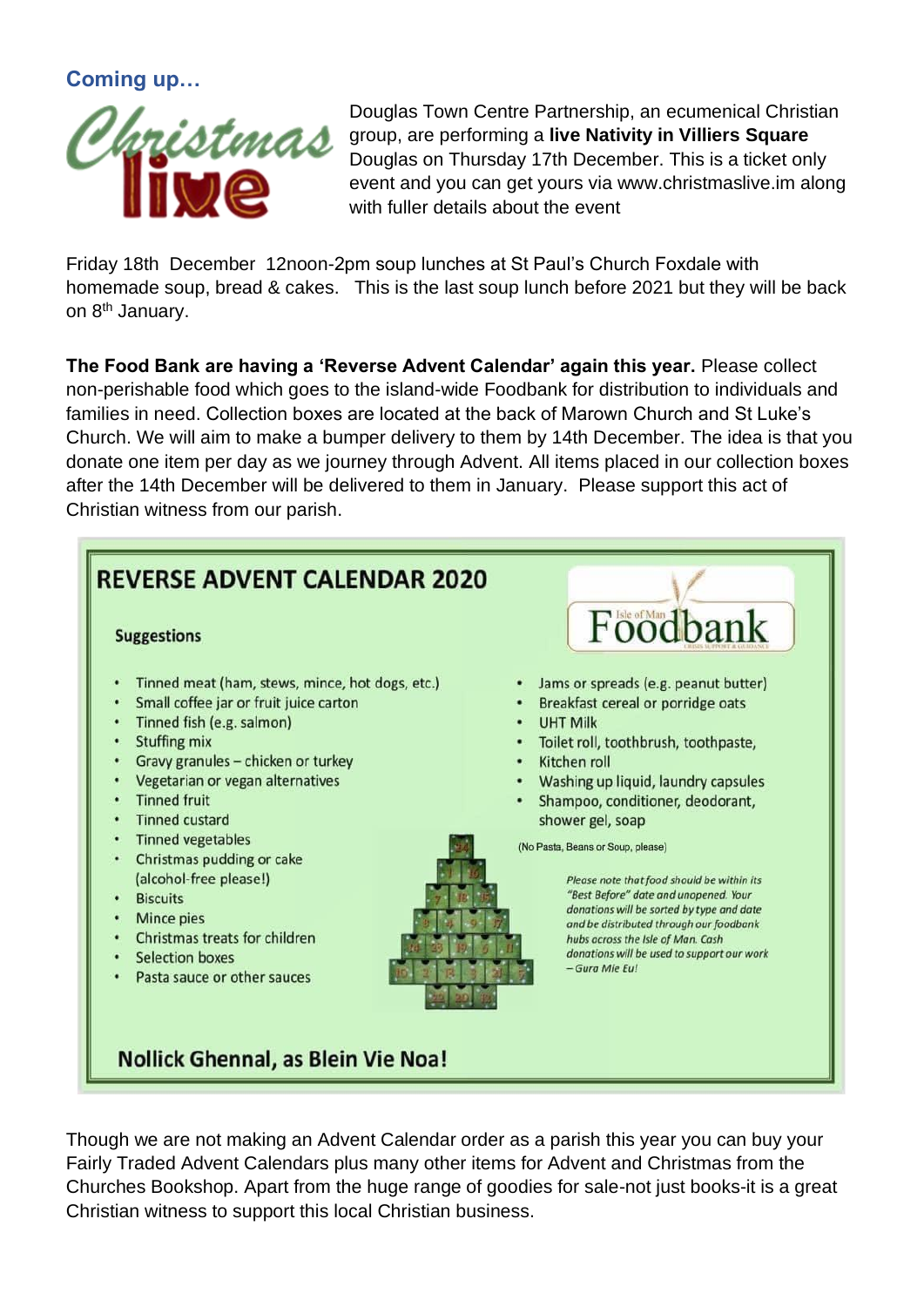

### **Please remember…**

To still use the hand sanitiser and leave your contact tracing details when you come into church.

**To find out more about the Church of England Advent and Christmas campaign 'Comfort and Joy' please go to www.churchofengland.org/ComfortAndJoy where you will find free online services, reflections and other resources.**

### **During this week we pray…**

- **God of comfort and joy, may we know your presence with us today and bring your gentle, joy love to others, this Christmas and always. Amen**
- As we come into this season of Advent we hold our church and chapel communities across the island before God, and we pray for His blessing to be upon us and upon all that we are planning, that we may be ready to welcome stranger and friend who join us for worship or special events, that we may be ready to greet Him in each of them.
- As the temperatures drop we pray for all who are living rough and are on the streets that they may be find hospitality and shelter. And we also hold before those who are suffering from fuel poverty and struggling to stay warm, that they may be supported.
- At this season we pray for hope. We hold the World Christian Community before God that as One Church we may truly seek His presence with us; that we may be strengthened in our faith and may witness His Love in our Lives. We pray for the blessing of transformation in our World that only Love will bring.